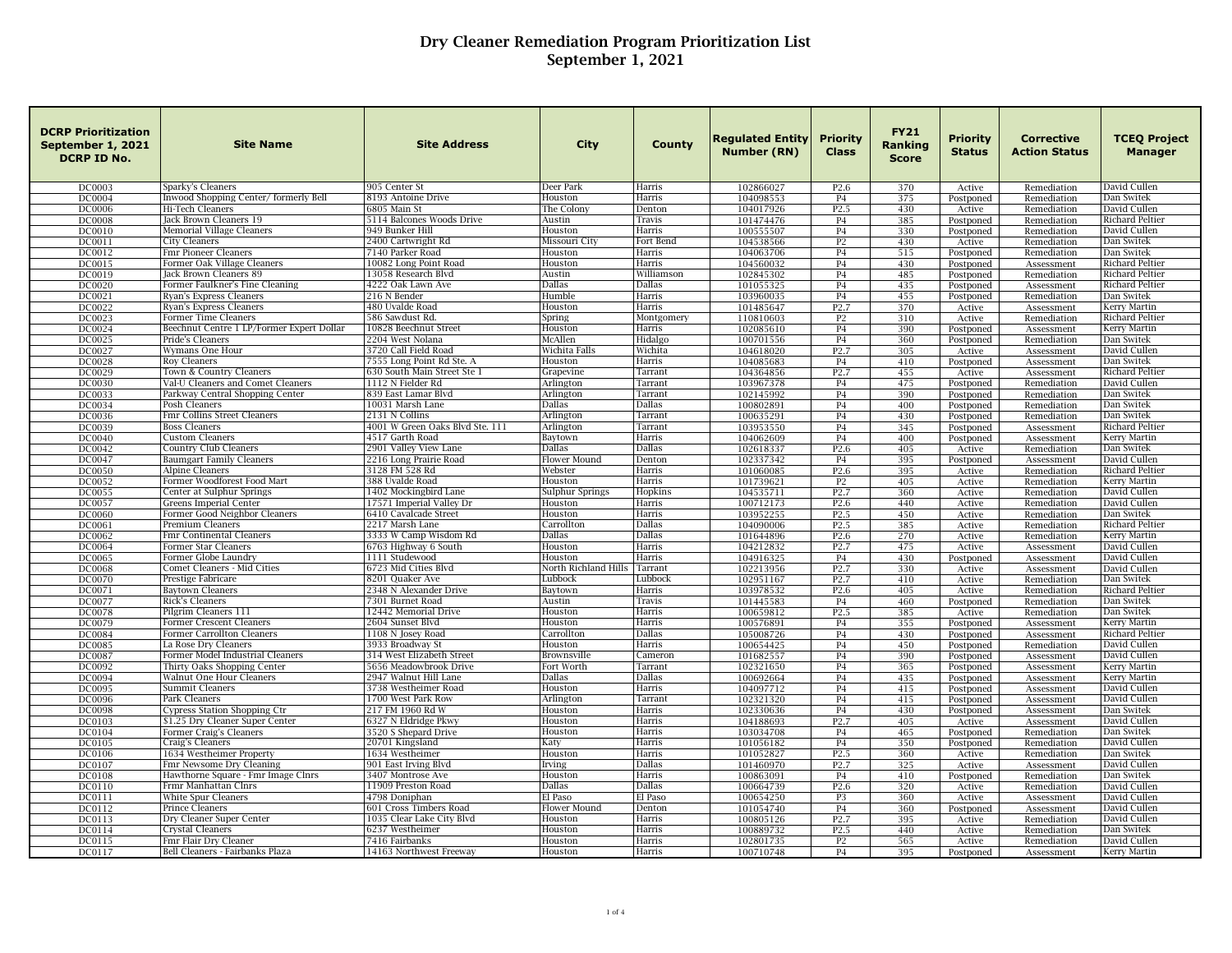| <b>DCRP Prioritization</b><br>September 1, 2021<br><b>DCRP ID No.</b> | <b>Site Name</b>                                  | <b>Site Address</b>                                | City                  | <b>County</b>      | Regulated Entity<br>Number (RN) | Priority<br><b>Class</b>             | <b>FY21</b><br>Ranking<br><b>Score</b> | Priority<br><b>Status</b> | <b>Corrective</b><br><b>Action Status</b> | <b>TCEQ Project</b><br><b>Manager</b>  |
|-----------------------------------------------------------------------|---------------------------------------------------|----------------------------------------------------|-----------------------|--------------------|---------------------------------|--------------------------------------|----------------------------------------|---------------------------|-------------------------------------------|----------------------------------------|
| DC0118                                                                | Fmr Coopers Cleaners                              | 242 North LBJ Drive                                | San Marcos            | Hays               | 104467055                       | P <sub>2</sub>                       | 450                                    | Active                    | Remediation                               | Dan Switek                             |
| DC0119                                                                | Morning Star Cleaners                             | 163000 Kukendahl Rd                                | Houston               | Harris             | 100562669                       | P <sub>4</sub>                       | 440                                    | Postponed                 | Remediation                               | David Cullen                           |
| DC0123                                                                | Toms Fine Cleaners                                | 7956 Westheimer                                    | Houston               | Harris             | 100653013                       | <b>P4</b>                            | 460                                    | Postponed                 | Assessment                                | David Cullen                           |
| DC0124                                                                | Fmr Plus Cleaners                                 | 9446 South Highway 6                               | Houston               | Fort Bend          | 102616935                       | P <sub>2.6</sub>                     | 410                                    | Active                    | Remediation                               | David Cullen                           |
| <b>DC0125</b>                                                         | Fmr Celebrity Cleaners                            | 283 Lockhaven Drive                                | Houston               | Harris             | 101312551                       | P1                                   | 435                                    | Active                    | Remediation                               | Dan Switek                             |
| DC0126<br>DC0127                                                      | Fmr Pilgrim Laundry<br>Fmr Robinson's Cleaners    | 2307 W Alabama St<br>2024B Crockett Road           | Houston<br>Palestine  | Harris<br>Anderson | 105200455<br>104084892          | P <sub>4</sub><br><b>P4</b>          | 420<br>390                             | Postponed<br>Postponed    | Assessment                                | David Cullen<br>David Cullen           |
| <b>DC0128</b>                                                         | Pilgrim Discount 65                               | 13015 Hiram Clarke                                 | Houston               | Harris             | 100633916                       | <b>P4</b>                            | 380                                    | Postponed                 | Assessment<br>Assessment                  | Richard Peltier                        |
| DC0129                                                                | Fmr Pilgrim Cleaners                              | 7430 Long Point                                    | Houston               | Harris             | 102806148                       | P <sub>2.5</sub>                     | 450                                    | Active                    | Assessment                                | Dan Switek                             |
| DC0130                                                                | Fmr Dynasty Cleaners                              | 101 N Garland                                      | Garland               | Dallas             | 103958138                       | P <sub>2.6</sub>                     | 330                                    | Active                    | Remediation                               | David Cullen                           |
| DC0131                                                                | <b>B&amp;B Cleaners</b>                           | 1105 E Main Street                                 | Grand Prairie         | Dallas             | 100549476                       | <b>P4</b>                            | 365                                    | Postponed                 | Assessment                                | David Cullen                           |
| DC0133                                                                | Cousins Cleaners                                  | 4100 W Vickerv Blvd                                | Fort Worth            | Tarrant            | 102172228                       | <b>P4</b>                            | 425                                    | Postponed                 | Assessment                                | Kerry Martin                           |
| DC0134                                                                | <b>Fites Cleaners</b>                             | 120 Troup Rd                                       | Tyler                 | Smith              | 100572015                       | <b>P4</b>                            | 430                                    | Postponed                 | Assessment                                | Dan Switek                             |
| DC0138                                                                | Cornerstone Plaza Shopping Center Fmr Dry         | 4051 FM 1960 West                                  | Houston               | Harris             | 104618947                       | P <sub>2.6</sub>                     | 410                                    | Active                    | Remediation                               | Dan Switek                             |
| DC0141                                                                | Classic Cleaners                                  | 1524 Kingwood Drive                                | Kingwood              | Harris             | 101487718                       | <b>P4</b>                            | 380                                    | Postponed                 | Remediation                               | Kerry Martin                           |
| DC0142                                                                | A Cleaners                                        | 100 North Park Blvd                                | Grapevine             | Tarrant            | 102618337                       | P <sub>2.7</sub>                     | 365                                    | Active                    | Assessment                                | David Cullen                           |
| DC0145                                                                | Randalls Center - Fairmont Shopping Center        | 4903 Fairmont Pkwy                                 | Pasadena              | Harris             | 104086384                       | P <sub>2.6</sub>                     | 305                                    | Active                    | Remediation                               | Kerry Martin                           |
| DC0146                                                                | Fmr Gaines Cleaners                               | 2450 Joe Field Road                                | Dallas                | Dallas             | 104221189                       | <b>P4</b>                            | 300                                    | Postponed                 | Assessment                                | Richard Peltier                        |
| DC0147                                                                | Westheimer Plaza - Fmr \$1.49 Deluxe Cleaners     | 16205 Westheimer                                   | Houston               | Harris             | 104369764                       | P <sub>2.6</sub>                     | 350                                    | Active                    | Remediation                               | Dan Switek                             |
| <b>DC0150</b>                                                         | Fmr Pilgrim Cleaners                              | 3005 Woodland Hills Drive                          | Kingwood              | Harris             | 101949238                       | P1                                   | 555                                    | Active                    | Remediation                               | Dan Switek                             |
| DC0151                                                                | Super Royal Cleaners                              | 1901 Gessner Drive                                 | Houston               | Harris             | 103960217                       | <b>P4</b>                            | 310                                    | Postponed                 | Assessment                                | David Cullen                           |
| DC0152                                                                | Comet Cleaners                                    | 507 West Univerisity Drive                         | Denton<br>Dallas      | Denton<br>Dallas   | 104067905                       | P <sub>2.6</sub>                     | 320                                    | Active                    | Remediation                               | Dan Switek                             |
| DC0153<br><b>DC0154</b>                                               | Martins Dry Clean Express<br>Fmr Kountry Cleaners | 155 Howell Street<br>108 Garrett Morris Parkway    | Mineral Wells         | Palo Pinto         | 104025119<br>100697556          | <b>P4</b><br><b>P4</b>               | 350<br>315                             | Postponed                 | Remediation                               | David Cullen<br>Richard Peltier        |
| DC0155                                                                | Fmr Craig's Cleaner                               | 9709 Westheimer Road                               | Houston               | Harris             | 100573732                       | <b>P4</b>                            | 390                                    | Postponed                 | Assessment<br>Assessment                  | Kerry Martin                           |
| DC0157                                                                | <b>King Cleaners</b>                              | 2855 West Lake Houston Blvd                        | Kingwood              | Harris             | 104089024                       | P <sub>2.6</sub>                     | 305                                    | Postponed<br>Active       | Remediation                               | <b>Kerry Martin</b>                    |
| DC0159                                                                | Former Cowboy Cleaners                            | 1115 Coker Street                                  | Irving                | Dallas             | 100567064                       | P <sub>2.7</sub>                     | 375                                    | Active                    | Assessment                                | David Cullen                           |
| DC0160                                                                | Holiday Cleaning & Laundry                        | 5712 Lovers Lane                                   | Dallas                | Dallas             | 105419345                       | <b>P4</b>                            | 360                                    | Postponed                 | Assessment                                | David Cullen                           |
| DC0162                                                                | <b>Brite Way Cleaners</b>                         | 3331 70th Street                                   | Lubbock               | Lubbock            | 101469310                       | P <sub>2.5</sub>                     | 380                                    | Active                    | Remediation                               | Dan Switek                             |
| DC0163                                                                | McLendon Cleaners                                 | 1410 Judson Rd                                     | Longview              | Gregg              | 100566074                       | P <sub>2</sub>                       | 480                                    | Active                    | Assessment                                | Richard Peltier                        |
| DC0168                                                                | Former Expert Cleaners                            | 12313 Bellaire Blvd Ste D                          | Houston               | Harris             | 100573245                       | P <sub>2.7</sub>                     | 355                                    | Active                    | Assessment                                | David Cullen                           |
| DC0169                                                                | Comet Fossil Creek                                | 3300 Western Center Blvd                           | Fort Worth            | Tarrant            | 100715317                       | P <sub>2.6</sub>                     | 280                                    | Active                    | Remediation                               | Dan Switek                             |
| <b>DC0170</b>                                                         | Crosby Cleaners and Laundary                      | 14045 FM 2100 Road                                 | Crosby                | Harris             | 104027362                       | <b>P4</b>                            | 405                                    | Postponed                 | Assessment                                | David Cullen                           |
| <b>DC0171</b>                                                         | Dry Cleaner USA                                   | 10359 Club Creek Drive                             | Houston               | Harris             | 100710433                       | P <sub>4</sub>                       | 375                                    | Postponed                 | Remediation                               | Dan Switek                             |
| DC0172                                                                | Waterford Square Former Todays Cleaners           | 4202 Thousand Oaks                                 | San Antonio           | Bexar              | 100581669                       | <b>P4</b>                            | 315                                    | Postponed                 | Assessment                                | David Cullen                           |
| DC0173                                                                | LaBelle Cleaners                                  | 5658 Treaschwig Road                               | Spring                | Harris             | 103966396                       | P <sub>2.6</sub>                     | 400                                    | Active                    | Remediation                               | Richard Peltier                        |
| DC0174                                                                | Former Metro Cleaners                             | 6119 Wilchester Drive                              | Houston               | Harris             | 100703503                       | P <sub>2.6</sub>                     | 420                                    | Active                    | Remediation                               | David Cullen                           |
| <b>DC0175</b>                                                         | Fmr Binder S SID One Hour Cleaners                | 6069 Bissonnet Street                              | Houston               | Harris             | 105673651                       | P <sub>2.5</sub>                     | 355                                    | Active                    | Remediation                               | Dan Switek                             |
| DC0176                                                                | Regency Cleaners                                  | 2110 Holly Hall Street                             | Houston               | Harris             | 100708304                       | <b>P4</b>                            | 270                                    | Postponed                 | Assessment                                | Kerry Martin                           |
| DC0177<br><b>DC0178</b>                                               | Sunny Cleaners<br>Town Park Cleaners              | 13196 Veterans Memorial Dr<br>6038 S Gessner Drive | Houston<br>Houston    | Harris<br>Harris   | 100688852<br>100690437          | P <sub>2.6</sub><br>P <sub>2.5</sub> | 455<br>365                             | Active<br>Active          | Remediation<br>Remediation                | Kerry Martin<br><b>Richard Peltier</b> |
| DC0182                                                                | Sunshine Laundry and Cleaners                     | 214 Hutchinson Street                              | San Marcos            | Hays               | 102617107                       | P <sub>2</sub>                       | 465                                    | Active                    | Remediation                               | Dan Switek                             |
| DC0183                                                                | Modern Cleaners & Laundry                         | 3803 Sam Houston Drive                             | Victoria              | Victoria           | 100590173                       | <b>P4</b>                            | 345                                    | Postponed                 | Assessment                                | <b>Richard Peltier</b>                 |
| <b>DC0185</b>                                                         | <b>Village Custom Cleaners</b>                    | 5205 Davis Blvd Ste                                | North Richland Hills  | Tarrant            | 103987970                       | P <sub>2.5</sub>                     | 350                                    | Active                    | Assessment                                | Richard Peltier                        |
| DC0186                                                                | Jackson Dry Cleaners                              | 3411 Hudnall Street                                | Dallas                | Dallas             | 101475358                       | <b>P4</b>                            | 345                                    | Postponed                 | Assessment                                | <b>Richard Peltier</b>                 |
| <b>DC0187</b>                                                         | Inwood Expert Cleaners                            | 8450 Fondren Road                                  | Houston               | Harris             | 100594985                       | <b>P4</b>                            | 395                                    | Postponed                 | Assessment                                | Richard Peltier                        |
| <b>DC0188</b>                                                         | Former Dry Cleaner                                | 1608 South Friendswood Dr                          | Friendswood           | Galveston          | 105762223                       | <b>P4</b>                            | 405                                    | Postponed                 | Assessment                                | Richard Peltier                        |
| DC0191                                                                | Craigs Cleaners                                   | 3735 Westheimer Rd                                 | Houston               | Harris             | 102561479                       | P <sub>2.7</sub>                     | 485                                    | Active                    | Remediation                               | Dan Switek                             |
| DC0192                                                                | Stanley Cleaners                                  | 103 W Alabama                                      | Houston               | Harris             | 105571061                       | P <sub>2.7</sub>                     | 320                                    | Active                    | Assessment                                | Richard Peltier                        |
| DC0195                                                                | <b>Adcock's Cleaners</b>                          | 4415 N Garfield St                                 | Midland               | Midland            | 100570324                       | P <sub>2.7</sub>                     | 450                                    | Active                    | Assessment                                | <b>Richard Peltier</b>                 |
| DC0196                                                                | New Way Cleaners                                  | 5980 Renwick Drive                                 | Houston               | Harris             | 100649151                       | <b>P4</b>                            | 285                                    | Postponed                 | Assessment                                | <b>Richard Peltier</b>                 |
| DC0197                                                                | Pinewood Cleaner                                  | 1444 Kingwood Drive                                | Kingwood              | Harris             | 100660984                       | <b>P4</b>                            | 355                                    | Postponed                 | Remediation                               | Kerry Martin                           |
| DC0199                                                                | A-1 Dry Cleaners                                  | 6 Uvalde Rd Ste A                                  | Houston               | Harris             | 100582824                       | P <sub>2</sub>                       | 465                                    | Active                    | Assessment                                | <b>Richard Peltier</b>                 |
| DC0200                                                                | Fmr Dry Cleaner Super Center                      | 2130 N Belt Line Road                              | Mesquite              | Dallas             | 102147030                       | P <sub>2.6</sub>                     | 315                                    | Active                    | Remediation                               | Kerry Martin                           |
| DC0202                                                                | Exclusive Cleaners                                | 2555 W Holcombe Blvd                               | Houston               | Harris             | 103776126                       | <b>P4</b>                            | 345                                    | Postponed                 | Assessment                                | David Cullen                           |
| DC0204                                                                | Greg's Cleaners                                   | 7848 Hillcroft Street                              | Houston               | Harris             | 102333226                       | P <sub>4</sub>                       | 380                                    | Postponed                 | Assessment                                | Richard Peltier                        |
| DC0205<br>DC0206                                                      | Cowboy Cleaners<br>Fmr Dart Cleaners              | 1120 E Berry Street<br>4324 Andrews Hwy            | Fort Worth<br>Midland | Tarrant<br>Midland | 100574748<br>103955001          | P4<br>P <sub>1</sub>                 | 210                                    | Postponed                 | Remediation                               | Dan Switek<br>Dan Switek               |
| DC0207                                                                | Dry Clean It                                      | 10915 Scarsdale Blvd                               | Houston               | Harris             | 100913334                       | P <sub>2</sub>                       | 535<br>410                             | Active                    | Remediation                               | Richard Peltier                        |
| <b>DC0208</b>                                                         | Comet Cleaners                                    | 11950 Westheimer Road                              | Houston               | Harris             | 102888922                       | P <sub>2.6</sub>                     | 320                                    | Active<br>Active          | Assessment<br>Remediation                 | Dan Switek                             |
| DC0209                                                                | Best Cleaners 1                                   | 95 Woodlake Sq                                     | Houston               | Harris             | 100703826                       | <b>P4</b>                            | 415                                    | Postponed                 | Assessment                                | Richard Peltier                        |
| DC0210                                                                | <b>Fashion Fair Cleaners</b>                      | 5137 FM1960 Rd West                                | Houston               | Harris             | 103970695                       | <b>P4</b>                            | 415                                    | Postponed                 | Remediation                               | David Cullen                           |
|                                                                       |                                                   |                                                    |                       |                    |                                 |                                      |                                        |                           |                                           |                                        |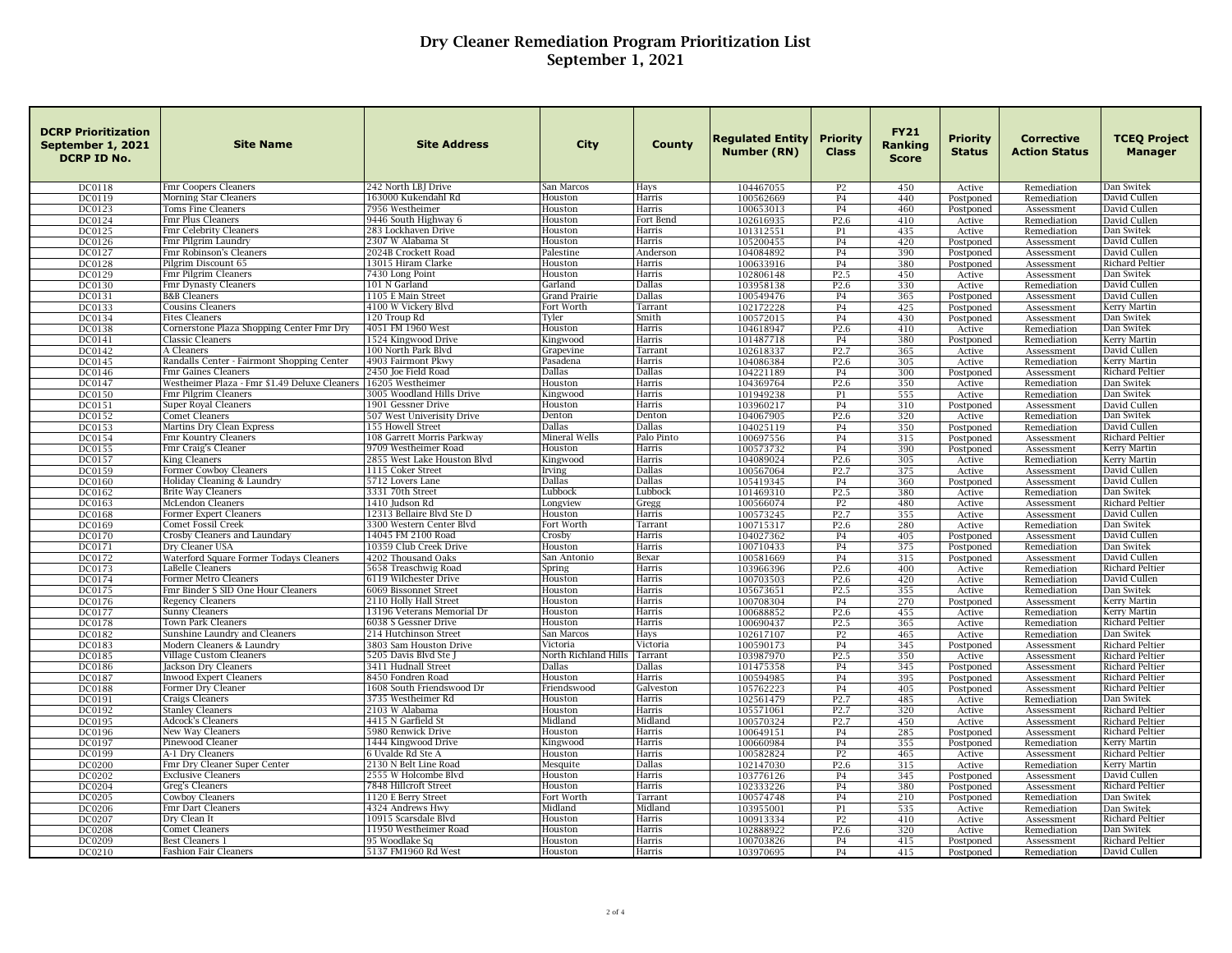| <b>DCRP Prioritization</b><br>September 1, 2021<br>DCRP ID No. | <b>Site Name</b>                                            | <b>Site Address</b>                                        | <b>City</b>              | County              | <b>Regulated Entity</b><br>Number (RN) | <b>Priority</b><br><b>Class</b> | <b>FY21</b><br>Ranking<br><b>Score</b> | Priority<br><b>Status</b> | <b>Corrective</b><br><b>Action Status</b> | <b>TCEQ Project</b><br><b>Manager</b> |
|----------------------------------------------------------------|-------------------------------------------------------------|------------------------------------------------------------|--------------------------|---------------------|----------------------------------------|---------------------------------|----------------------------------------|---------------------------|-------------------------------------------|---------------------------------------|
| DC0211                                                         | Top 1 Hour Cleaners                                         | 10795 West Bellfort Street                                 | Houston                  | Harris              | 100618016                              | P <sub>2.6</sub>                | 280                                    | Active                    | Remediation                               | David Cullen                          |
| DC0212                                                         | Master Cleaners 2                                           | 3420 82nd Street                                           | Lubbock                  | Lubbocl             | 100596584                              | P <sub>2.7</sub>                | 410                                    | Active                    | Remediation                               | <b>Richard Peltier</b>                |
| DC0213                                                         | <b>Good Neighbor Cleaners</b>                               | 2400 Bolsover Street                                       | Houston<br><b>Dallas</b> | Harris<br>Dallas    | 100680214                              | <b>P4</b>                       | 365                                    | Postponed                 | Assessment                                | <b>Richard Peltier</b>                |
| DC0214<br>DC0217                                               | Craftsman Cleaner<br>Pilgrim Cleaners 71                    | 303 Spring Creek VLG<br>4798 Beechnut Street               | Houston                  | Harris              | 100759703<br>103954418                 | <b>P4</b><br><b>P4</b>          | 305<br>295                             | Postponed<br>Postponed    | Assessment<br>Assessment                  | David Cullen<br>David Cullen          |
| DC0218                                                         | Fmr Minks Dry Cleaners                                      | 10938 Grant Road                                           | Houston                  | Harris              | 106076052                              | P <sub>3</sub>                  | 300                                    | Active                    | Assessment                                | David Cullen                          |
| DC0219                                                         | Reids Laundry and Dry Cleaners                              | 3616 Far West Blvd Ste 102                                 | Austin                   | Travis              | 100587609                              | P <sub>2.7</sub>                | 380                                    | Active                    | Assessment                                | David Cullen                          |
| DC0220                                                         | <b>Sharpstown Cleaners</b>                                  | 7616 Clarewood Drive                                       | Houston                  | Harris              | 100565332                              | <b>P4</b>                       | 480                                    | Postponed                 | Assessment                                | David Cullen                          |
| DC0221                                                         | Fmr Carter One Hour Cleaners                                | 5237 Davis Blvd                                            | North Richland Hills     | Tarrant             | 100241157                              | <b>P4</b>                       | 280                                    | Postponed                 | Assessment                                | <b>Richard Peltier</b>                |
| DC0223                                                         | <b>Comet Cleaners</b>                                       | 12817 Preston Road Ste. 121                                | Dallas                   | Dallas              | 103121323                              | <b>P4</b>                       | 330                                    | Postponed                 | Remediation                               | Kerry Martin                          |
| DC0224                                                         | Villa Maria Cleaners                                        | 710 East Villa Maria Road                                  | Bryan                    | <b>Brazos</b>       | 100571595                              | P <sub>4</sub>                  | 340                                    | Postponed                 | Assessment                                | Richard Peltier                       |
| DC0225                                                         | <b>Centre Cleaners</b>                                      | 4002 White Settlement Road                                 | Fort Worth               | Tarrant             | 100572080                              | P <sub>3</sub>                  | 425                                    | Active                    | Assessment                                | Dan Switek                            |
| DC0229                                                         | Village Cleaners                                            | 14646 FM 529 Rd                                            | Houston<br>Hurst         | Harris              | 104028626                              | <b>P4</b>                       | 405                                    | Postponed                 | Remediation                               | David Cullen                          |
| DC0230<br>DC0231                                               | <b>Holy Cleaners</b><br>Polo Dry Cleaning and Laundry       | 420 Grapevine Highway Ste 114<br>18900 Dallas Pkwy Ste 100 | Dallas                   | Tarrant<br>Collin   | 104027404<br>103951026                 | <b>P4</b><br>P4                 | 345<br>355                             | Postponed<br>Postponed    | Assessment<br>Assessment                  | Richard Peltier<br>Dan Switek         |
| DC0233                                                         | Miracle Mile Cleaners                                       | 1415 Little York Rd                                        | Houston                  | Harris              | 106388150                              | P <sub>2.6</sub>                | 430                                    | Active                    | Remediation                               | Kerry Martin                          |
| DC0234                                                         | U.S. Star Cleaners                                          | 1570 S Dairy Ashford St. Ste 111                           | Houston                  | Harris              | 100901669                              | P <sub>4</sub>                  | 365                                    | Postponed                 | Assessment                                | Richard Peltier                       |
| DC0235                                                         | A-1 Dry Cleaners                                            | 7731 Westheimer Rd                                         | Houston                  | Harris              | 103975132                              | P <sub>4</sub>                  | 410                                    | Postponed                 | Assessment                                | Richard Peltier                       |
| DC0236                                                         | <b>US Cleaners</b>                                          | 1942 W. Gray                                               | Houston                  | Harris              | 100646116                              | P <sub>4</sub>                  | 440                                    | Postponed                 | Assessment                                | David Cullen                          |
| DC0237                                                         | Got Sports Cleaners and Alterations                         | 2683 Wilcrest Drive                                        | Houston                  | Harris              | 100690783                              | <b>P4</b>                       | 375                                    | Postponed                 | Assessment                                | <b>Richard Peltier</b>                |
| DC0238                                                         | 99 Cents Cleaners                                           | 8122 FM 1960 Road East                                     | Humble                   | Harris              | 103958765                              | P <sub>4</sub>                  | 400                                    | Postponed                 | Assessment                                | Richard Peltier                       |
| DC0240                                                         | <b>Espirit Cleaners</b>                                     | 3256 Westheimer                                            | Houston                  | Harris              | 100607837                              | P <sub>2.7</sub>                | 290                                    | Active                    | Assessment                                | <b>Kerry Martin</b>                   |
| DC0241                                                         | Former Select Cleaners                                      | 1060 N Main Street                                         | Euless                   | Tarrant             | 106590086                              | <b>P4</b>                       | 305                                    | Postponed                 | Assessment                                | David Cullen                          |
| DC0242                                                         | Star Cleaners                                               | 5713 Fondren Road                                          | Houston                  | Harris              | 100559566                              | P <sub>2.7</sub>                | 270                                    | Active                    | Assessment                                | David Cullen                          |
| DC0243                                                         | <b>DeBest Cleaners</b>                                      | 12651 Bissonnet Street                                     | Houston                  | Harris              | 100883446                              | P <sub>2</sub>                  | 255                                    | Active                    | Remediation                               | Richard Peltier                       |
| DC0244<br>DC0246                                               | Broadway Creek Shopping Center<br>Town and Country Cleaners | 6501 Duck Creek Drive<br>1715 11 Street                    | Garland<br>Huntsville    | Dallas<br>Walker    | 101053684<br>100709500                 | P <sub>2.7</sub><br><b>P4</b>   | 350<br>360                             | Active<br>Postponed       | Remediation<br>Remediation                | David Cullen<br>David Cullen          |
| DC0247                                                         | <b>Blackmon Cleaners</b>                                    | 1918 Baird Farm Rd,                                        | Arlington                | Tarrant             | 100700202                              | <b>P4</b>                       | 340                                    | Postponed                 | Assessment                                | Kerry Martin                          |
| DC0248                                                         | Formers Minks Dry Cleaner                                   | 5141 Antoine Dr.                                           | Houston                  | Harris              | 102522737                              | P <sub>4</sub>                  | 450                                    | Postponed                 | Assessment                                | Richard Peltier                       |
| DC0249                                                         | Reino Cleaners                                              | 1810 Baird Farm Rd.                                        | Arlingtor                | Tarrant             | 100550268                              | <b>P4</b>                       | 375                                    | Postponed                 | Assessment                                | <b>Kerry Martin</b>                   |
| DC0250                                                         | <b>KB Master Cleaners</b>                                   | 15210 Spring Cypress Rd.                                   | Cypress                  | Harris              | 104995139                              | <b>P4</b>                       | 360                                    | Postponed                 | Assessment                                | David Cullen                          |
| DC0251                                                         | Clover Cleaners & Laundry                                   | 4100 Bellmead Dr.                                          | Bellmead                 | Mclennan            | 100548080                              | P <sub>4</sub>                  | 410                                    | Postponed                 | Assessment                                | Kerry Martin                          |
| DC0254                                                         | Former Cleaners                                             | 21949 Katy Freeway                                         | Katy                     | Harris              | 107606741                              | <b>P4</b>                       | 380                                    | Postponed                 | Assessment                                | <b>Richard Peltier</b>                |
| DC0256                                                         | Premier Dry Clean Express                                   | 601 W. Parker Rd. Ste 112                                  | Plano                    | Collin              | 104146253                              | P <sub>2.6</sub>                | 270                                    | Active                    | Remediation                               | Kerry Martin                          |
| DC0258                                                         | Former 1-Hour Martinizing                                   | 4510 FM 1960, Rd W                                         | Houston                  | Harris              | 107861205                              | P2                              | 360                                    | Active                    | Assessment                                | Dan Switek                            |
| DC0261                                                         | <b>Enterprise Cleaners</b>                                  | 2201 W. Main St.                                           | League City              | Galveston           | 101055317                              | P <sub>2.5</sub>                | 430                                    | Active                    | Remediation                               | <b>Richard Peltier</b>                |
| DC0262<br>DC0263                                               | <b>Bay View Cleaners</b><br>Verlander Cleaners              | 3302 Highway 6<br>5108 Spruce Street                       | Sugar Land<br>Bellaire   | Fort Bend<br>Harris | 102158649<br>100695360                 | <b>P4</b><br>P <sub>2.7</sub>   | 380<br>390                             | Postponed                 | Assessment                                | David Cullen<br>Richard Peltier       |
| DC0264                                                         | Drive Thru Cleaners                                         | 9401 Glenfield Ct.                                         | Houston                  | Harris              | 100907922                              | P <sub>3</sub>                  | 310                                    | Active<br>Active          | Assessment<br>Assessment                  | Kerry Martin                          |
| DC0265                                                         | \$1.25 Cleaners                                             | 12379 Bissonnet                                            | Houston                  | Harris              | 100547777                              | P <sub>2.5</sub>                | 485                                    | Active                    | Assessment                                | Dan Switek                            |
| DC0266                                                         | Ace Cleaners                                                | 5026 E. Lancaster                                          | Fort Worth               | Tarrant             | 100559277                              | <b>P4</b>                       | 360                                    | Postponed                 | Remediation                               | <b>Kerry Martin</b>                   |
| DC0267                                                         | Como Cleaners                                               | 16601 Addison Rd, Ste. 101                                 | Addison                  | Dallas              | 100706928                              | P2.7                            | 515                                    | Active                    | Assessment                                | <b>Richard Peltier</b>                |
| <b>DC0268</b>                                                  | Champ Cleaners                                              | 6428 FM 1960 Rd W.                                         | Houston                  | Harris              | 103966735                              | P <sub>2.7</sub>                | 445                                    | Active                    | Assessment                                | David Cullen                          |
| DC0269                                                         | Macklin Cleaners                                            | 2802 N. Henderson Ave.                                     | <b>Dallas</b>            | Dallas              | 100968122                              | P <sub>3</sub>                  | 385                                    | Active                    | Assessment                                | Kerry Martin                          |
| DC0273                                                         | Former A-1 Cleaners                                         | 6603 S. Braeswood Blvd.                                    | Houston                  | Harris              | 100708106                              | P <sub>4</sub>                  | 365                                    | Postponed                 | Assessment                                | David Cullen                          |
| DC0274                                                         | Ryan's Dry Cleaners                                         | 3937 Spencer Hwy.                                          | Pasadena                 | Harris              | 101046977                              | P <sub>2</sub>                  | 420                                    | Active                    | Assessment                                | Richard Peltier                       |
| DC0275                                                         | Former Apparel Cleaners                                     | 2488 Meadowglen Dr., Ste. 201                              | Lewisville               | Denton              | 102331428                              | <b>P4</b>                       | 335                                    | Postponed                 | Assessment                                | <b>Richard Peltier</b>                |
| DC0276                                                         | <b>Alamo Cleaners</b>                                       | 6707 Wilcrest Dr.                                          | Houston                  | Harris              | 104508957                              | P <sub>4</sub>                  | 195                                    | Postponed                 | Assessment                                | Richard Peltier                       |
| DC0277                                                         | 1.79 Cleaners                                               | 505 University Dr., Ste. 109                               | College Station          | Brazos              | 100559566                              | <b>P4</b>                       | 215                                    | Postponed                 | Assessment                                | Richard Peltier                       |
| DC0278<br>DC0279                                               | <b>Liberty Cleaners</b><br>A-1 Cleaners                     | 2333 N. Main St.<br>12754 Memorial Drive                   | Liberty<br>Houston       | Liberty<br>Harris   | 104103023<br>100659127                 | P <sub>4</sub><br><b>P4</b>     | 375<br>450                             | Postponed<br>Postponed    | Assessment<br>Assessment                  | Richard Peltier<br>Richard Peltier    |
| DC0280                                                         | Former Dry Cleaner                                          | 10610 Garland Rd.                                          | <b>Dallas</b>            | <b>Dallas</b>       | 109162602                              | P <sub>3</sub>                  | 335                                    | Active                    | Assessment                                | <b>Richard Peltier</b>                |
| DC0281                                                         | Best 1-Hr Cleaners                                          | 2717 N. Elm St.                                            | Denton                   | Denton              | 104743893                              | P <sub>4</sub>                  | 345                                    | Postponed                 | Assessment                                | <b>Richard Peltier</b>                |
| DC0282                                                         | Central Cleaners                                            | 25119 Grograns Mill Rd., Ste. C                            | The Woodlands            | Montgomery          | 104084777                              | P <sub>2</sub>                  | 330                                    | Active                    | Assessment                                | <b>Richard Peltier</b>                |
| DC0283                                                         | <b>Boss Cleaners</b>                                        | 7342 Antoine Dr.                                           | Houston                  | Harris              | 100697820                              | P <sub>2</sub>                  | 345                                    | Active                    | Assessment                                | <b>Richard Peltier</b>                |
| DC0285                                                         | <b>Royal Cleaners</b>                                       | 8250 Abrams Rd.                                            | Dallas                   | Dallas              | 100637305                              | P <sub>4</sub>                  | 345                                    | Postponed                 | Assessment                                | <b>Richard Peltier</b>                |
| DC0286                                                         | Crabb River Cleaners                                        | 738 Crabb River Road                                       | Richmond                 | Fort Bend           | 100679141                              | P <sub>1</sub>                  | 440                                    | Active                    | Assessment                                | Dan Switek                            |
| DC0287                                                         | Former Imperial Laundry & Cleaners                          | 3401 Harrisburg Blvd                                       | Houston                  | Harris              | 100591544                              | P <sub>4</sub>                  | 400                                    | Postponed                 | Assessment                                | Richard Peltier                       |
| <b>DC0288</b>                                                  | Dry Clean City                                              | 1905 Texoma Pkwy                                           | Sherman                  | Grayson             | 100591544                              | P <sub>4</sub>                  | 305                                    | Postponed                 | Assessment                                | David Cullen                          |
| DC0290                                                         | Former Mercury Cleaners                                     | 1044 W. Camp Wisdom Rd.                                    | Dallas                   | Dallas              | 105616965                              | <b>P4</b>                       | 315                                    | Postponed                 | Assessment                                | <b>Richard Peltier</b>                |
| DC0291                                                         | Afton Oaks Fine Cleaners                                    | 4701 Richmond Ave.                                         | Houston                  | Harris              | 102605417                              | P <sub>2.5</sub>                | 425                                    | Active                    | Assessment                                | <b>Richard Peltier</b>                |
| DC0292                                                         | Monarch Laundry & Cleaners                                  | 2828 W. Lancaster Ave.                                     | Fort Worth               | Tarrant             | 109651430                              | P3                              | 315                                    | Active                    | Assessment                                | David Cullen                          |